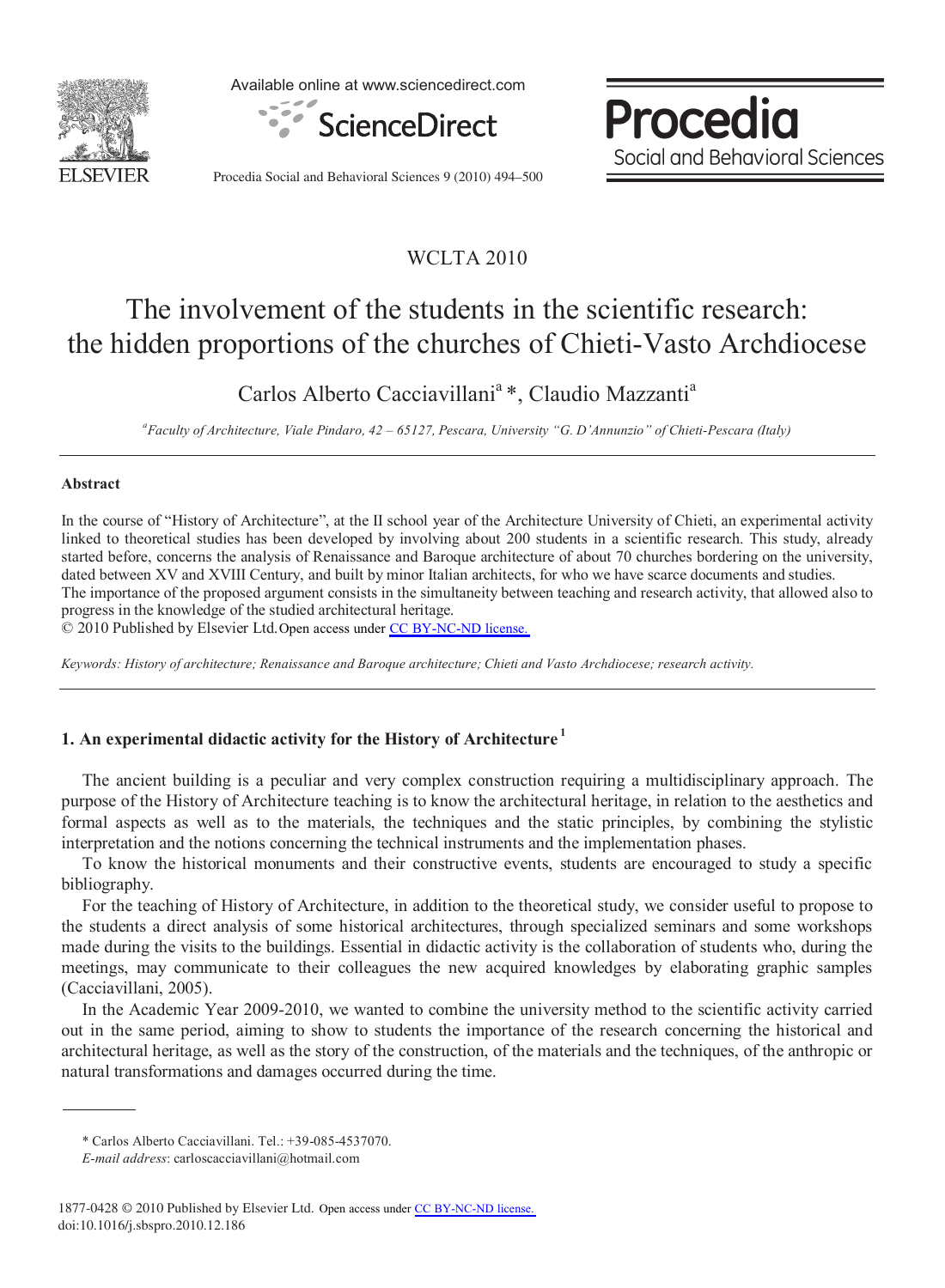After the earthquake that in 2009 hit the city of L'Aquila and its territory, also in the rest of the Abruzzi Region we have registered many damages, especially in the monumental historical buildings. To verify the conditions of the religious architecture of the Chieti and Vasto Diocese we formed a Scientific Committee, composed by some professors from the Architecture Faculty, University of Chieti-Pescara - C.A. Cacciavillani, M. D'Anselmo, C. Falasca, C. Valente; collaborators: F. D'Adamo, A. Di Evangelista, L. Zuccarino, C. Mazzanti -, experts in different subjects such as history of architecture and techniques of construction, statics of the structures, environmental science, consolidation and restoration of buildings. As a result of the earthquake, investigations have been made in about 40 damaged churches which often have been closed for security reasons.

The interested area was the North-Western part of the territory of the Archdiocese, including buildings that are located more than 100 km from the epicenter of the earthquake. In order to obtain more information about these buildings we also made archive research of historical documents and graphic materials.

#### *1.1 Purpose of Study*

In the course of "History of Architecture", at the II school year - professor C.A. Cacciavillani -, an experimental activity linked to theoretical studies has been developed by involving more than 200 students in the scientific research. This analysis concerned most of the churches of all the Chieti and Vasto Archdiocese, even in the areas not affected by the earthquake. The study concerns the historical buildings of Chieti and Vasto Archdiocese that includes 157 parishes in 92 municipalities in the Abruzzi Region, 79 in the province of Chieti and 13 in the province of Pescara. Parishes are grouped into 10 pastoral areas: Atessa, Casoli, Chieti, Chieti Scalo, Fossacesia-Casalbordino, Francavilla al Mare, Gissi, Guardiagrele, Scafa and Vasto (Liberatoscioli, 2000).

The most important churches, that are already widely known, such as the St. Justin Cathedral in Chieti and the St. Joseph co-cathedral in Vasto, or the churches that maintained the original medieval architecture and for this reason are particularly protected, such as the San Liberatore a Majella Abbey, are not analysed. On the contrary, we want to study the buildings built or modified between the 15<sup>th</sup> and 18<sup>th</sup> Centuries by minor workers inside the Italian architectural landscape. For these constructions we have scarce documents and scientific studies. In many cases they are medieval foundations that, during the centuries, have undergone important changes or reconstructions of their original shapes, totally or partially substituted.

Subjects focused during the Course are Renaissance and Baroque Architecture. As a consequence the buildings of the Chieti and Vasto Archdiocese considered for this didactic activity have such architectural styles: churches built or altered since the end of the Fifteenth Century until the Eighteenth Century and beyond. The objective of this experimental activity is to encourage the interest of the student towards the buildings of the past and thus obtain a skill that can be shared with other matters and disciplines. The workshop held during the Academic Year 2009-2010 was conceived as an important training moment for students, by providing graphic works and by planning different difficulties according to the different learning phases foreseen during the course (Cuneo, 1995).



Fig. 1. Caramanico. Church of San Nicola di Bari. The study of architectural orders.